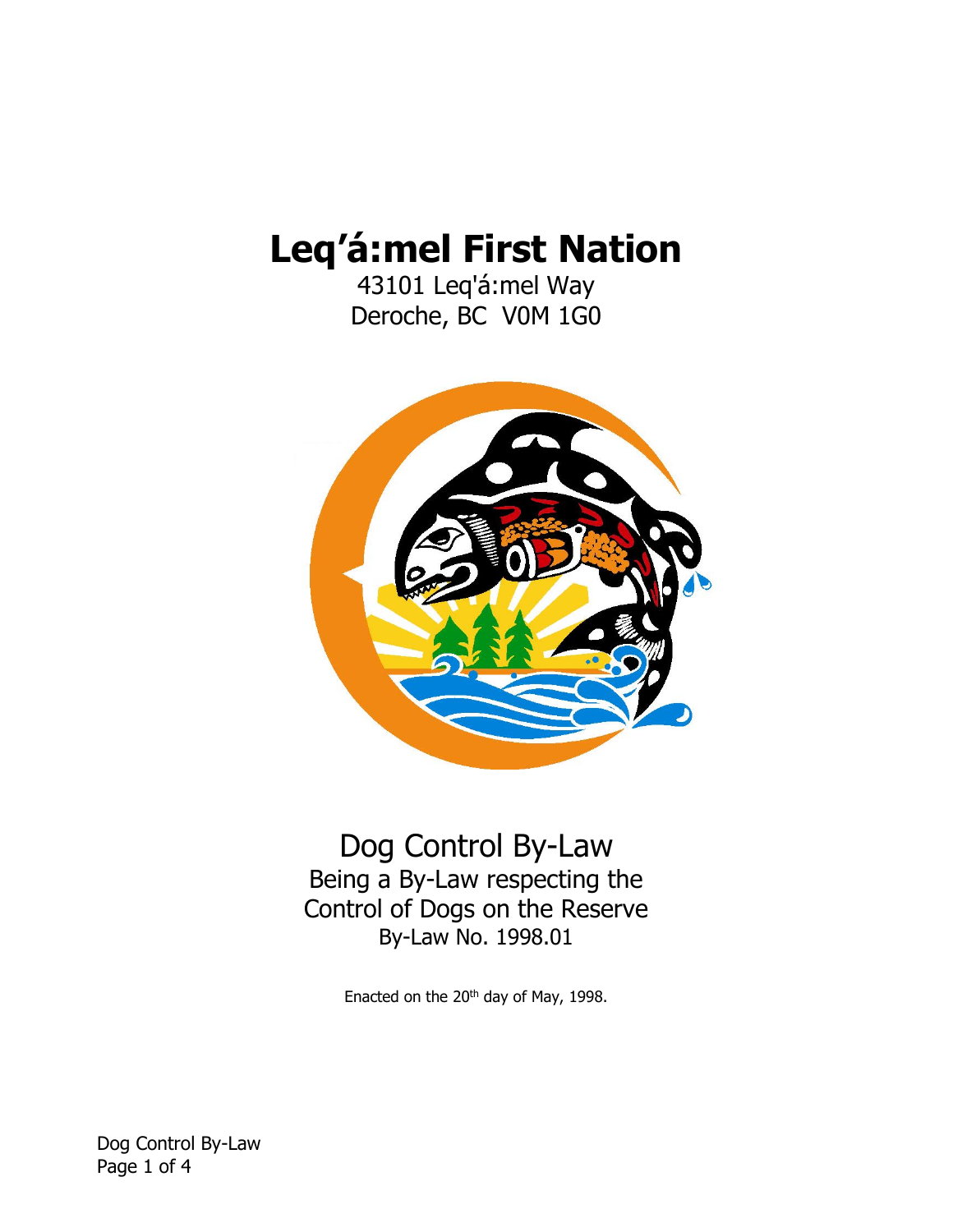**WHEREAS** Section 81, paragraph (a), (d), (e) and (r) of the *Indian Act* empower the Council of a Band of Indians to pass by-laws to provide for the health of the residents on the reserve, the prevention of nuisances, the protection against and prevention of trespass by domestic animals, matters arising out of or ancillary to the exercise of powers under this section, and the imposition of a penalty for the violation of any such by-law;

**AND WEREAS** the Council of Leq'á:mel First Nation is of the opinion that the uncontrolled ownership, breeding and running at large of dogs may be detrimental to the health of the residents on the reserve, and a nuisance to such residents;

**THEREFORE** the Council of Leq'á:mel First Nation enacts a by-law as follows:

#### Short Title

1. This by-law may be cited as the "Leq'á:mel Reserve Dog Control By-Law"

### **Interpretation**

2. In this by-law:

"Council" means the Council of the Band;

"Dog" means any dog, male or female, more than four months old and includes an animal that is a cross between a dog and a wolf;

"Muzzle" means to secure a dog's mouth in such a fashion that it cannot bite anything;

"Officer" means any band constable or member of the RCMP, as appointed by the Council and any member of the RCMP, or any duly appointed dog catcher;

"Owner" of a dog includes a person who possesses or harbours a dog, and 'owns' and 'owned' have corresponding meaning;

"At Large" or "running at large" means off the premises of the owner and not muzzled or under control of any person;

"Reserve" means the Leq'á:mel First Nation reserve(s) numbers 1, 2, 3, 4, 5, 8, 9, 10, 11 and 12.

- 3. (1) Subject to subsection (2), every owner of a dog shall keep the dog safely tethered or penned at all times.
	- (2) A dog need not be tethered or penned as provided in subsection (1) if the dog:
		- a. Is held on a leash by a person capable of restraining the dog's movements;
		- b. Is being used by a person for the purpose of hunting;

Dog Control By-Law Page 2 of 4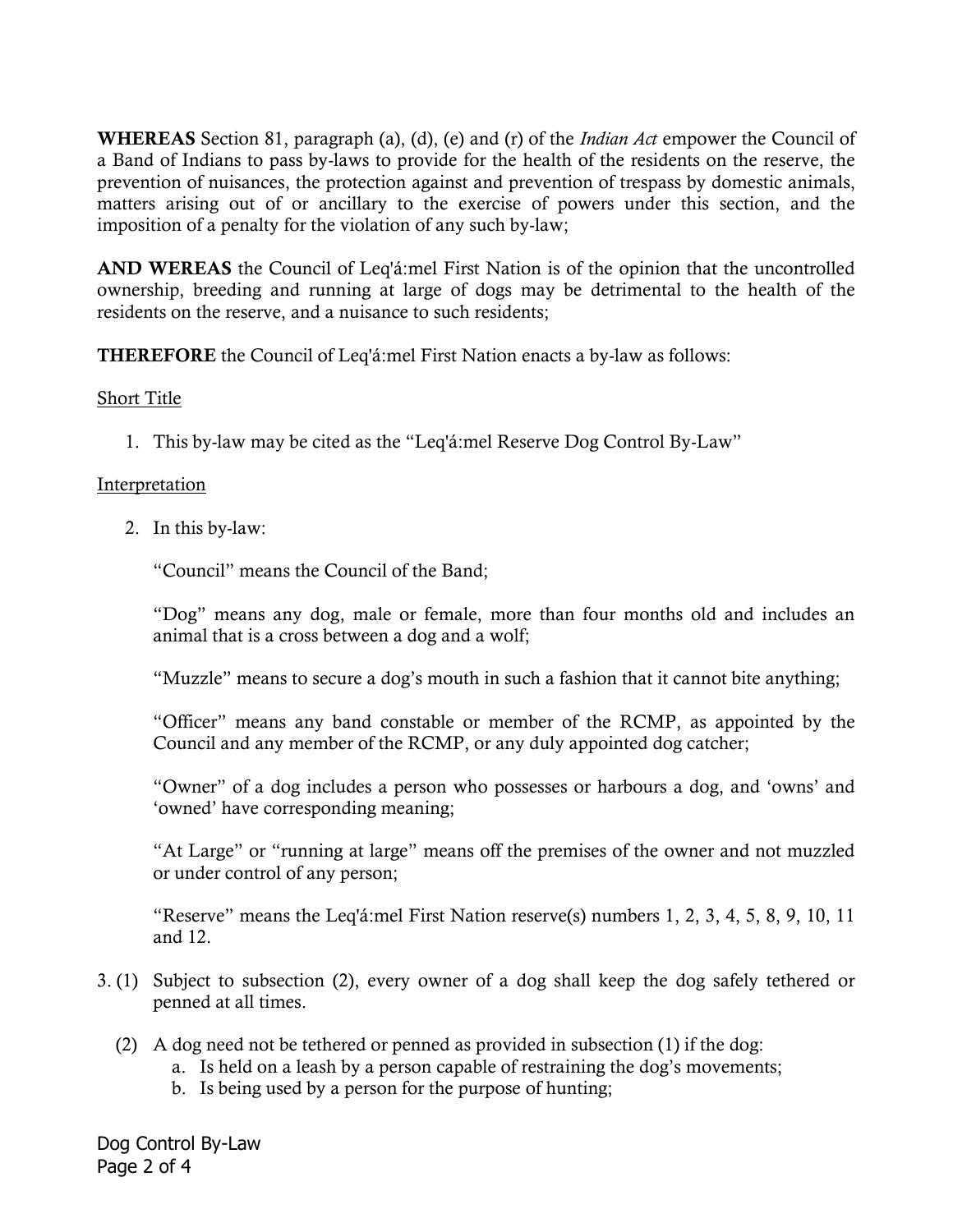- c. Is being used by a person to work in a lawful manner with sheep or cattle; or
- d. Is being used by a visually impaired person as a guide dog.
- (3) No owner shall allow his dog to remain unfed or unwatered as sufficiently long as to amount to cruelty or to cause the dog to become a nuisance.
- (4) No person shall punish or abuse a dog in a manner or to an extent that is cruel or unnecessary.
- (5) No owner shall permit a dog to bark, yelp and growl or otherwise annoy or disturb the peace of residents on the reserve.
- (6) No owner shall permit a female dog in heat to be let off the owner's premises.
- (7) a. The Council may at any time prohibit the keeping of dogs within any area of the reserve.
	- b. Notice of any prohibition made by Council pursuant to paragraph (a) shall be posted in the Band office and after the date of the posting of such notice, no person shall keep or have a dog within the prohibited area.

# Seizure

- 4. (1) An officer may seize a dog from any person whom the officer has reasonable cause to believe is violating or has violated or is about to violate any of the provisions of this bylaw.
	- (2) Subject to subsection (4), an officer who has seized a dog pursuant to subsection (1) shall restore possession of the dog to its owner where: A. the owner claims possession of the dog within five (5) days after the date of seizure, and;

B. the owner pays to the officer all expenses incurred in securing, caring for and feeding the dog.

(3) Where, in the opinion of the officer, a dog seized under this section is injured, diseased or should be destroyed without delay for humane reasons or for reasons of health or safety, the officer shall destroy the dog as soon after seizure as he thinks fit and no damages or compensation may be recovered as a result of the destruction of the dog by the officer.

# Destruction where unable to seize

- 5. (1) Where an officer, after reasonable effort, is unable to seize a dog that is running at large contrary to the provisions of this by-law, he may destroy the dog.
	- (2) An officer pursuant to subsection (1) may recover no damages or compensation as a result of the destruction of a dog.

Dog Control By-Law Page 3 of 4